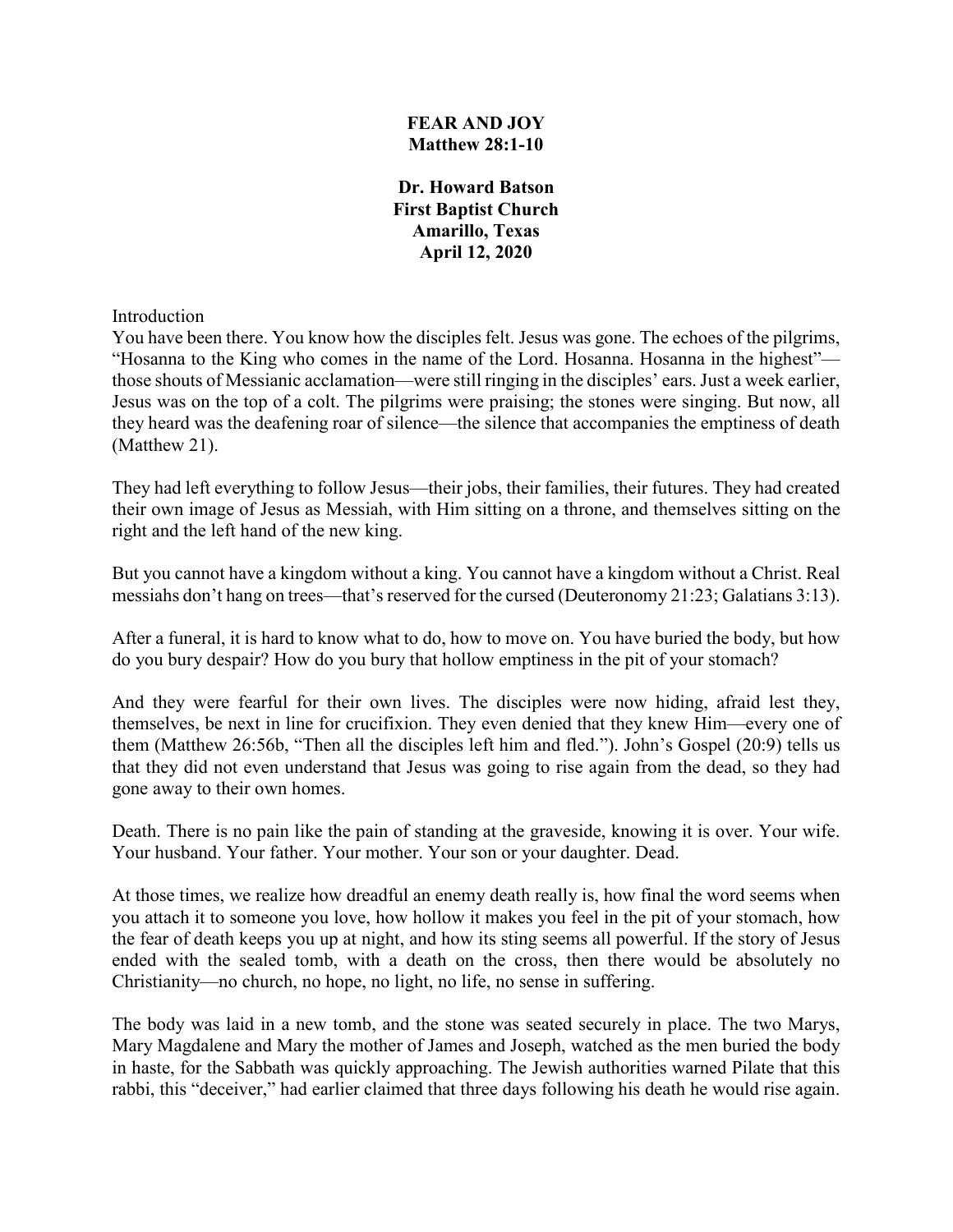His grave, therefore, was secured lest the disciples of "the deceiver" steal the body and claim a resurrection had taken place, making matters even worse for the Jewish authorities (see Matthew 27:57-66).

## An Earthquake and An Angel (28:1-4)

The National Earthquake Information Center, the world data center for seismology, declares that no scientist can presently predict earthquakes, and, in fact, we probably will never be able to predict earthquakes in the future. While that is true in most cases, the earthquakes that happened on the week of Christ's Passion had been long predicted by the prophets of old (Isaiah 13:13; Ezekiel 38:19).

#### Verse 1

"Now after the Sabbath…." The Jewish Sabbath officially began at sundown on Friday evening and ended at sundown on Saturday evening. The ladies, therefore, waited until very early on Sunday morning to go to the tomb. Mark adds to the narrative by explaining that the women wanted to return to more appropriately anoint the body of Jesus, which had been buried in haste given the approaching Sabbath when no such work could be done. The resurrection, therefore, did not happen on" holy time"; it happened the day after. As New Testament scholar Frederick Dale Bruner observes, "Perhaps the resurrection was too grand for old time." So powerful and central was the resurrection of Jesus that the early church moved the day of sacred celebration to Sunday resurrection day—rather than observing the traditional Sabbath.

The women making their way to the tomb in Matthew's account were Mary of Magdala (Magdala is a city on the Sea of Galilee) and Mary the mother of James and Joseph. We know Mary of Magdala well. In the record of all four Gospels, this one woman stood immovably by Jesus, even in and past his death. She is present when he dies (27:56), there when he is buried (27:61), and now again at his graveside at the first possible opportunity. Jesus had earlier delivered her from seven demons, and she would not, therefore, now desert him (Luke 8:2).

# Verse 2

"A severe earthquake." While we experience an enormous resurrection earthquake, no actual description or eyewitness to the resurrection itself exists—not anywhere in the New Testament. The evangelists are quite candid as they never claim to have witnessed the actual resurrection event, only the resurrected Savior. Perhaps they did not want to "touch the ark"—some things are too holy to seize (2 Samuel 6:7). We know of the resurrection not because of eyewitnesses to the event itself, but, rather, because of the effects that follow.

The God who had remained silent on Good Friday, even as Jesus called out to him with the question: "Why, O God?" (Matthew 27:46), is now giving the last word in the resurrection. What God does in the resurrection is not just another extraordinary miracle but, rather, it is the starting of something entirely new—a whole new world, a world where the dead actually rise by the power of God.

This earthquake, we recall, is an aftershock of the previous earthquake which occurred during the crucifixion of the Christ (27:51b): "The earth shook and the rocks were split." On both occasions,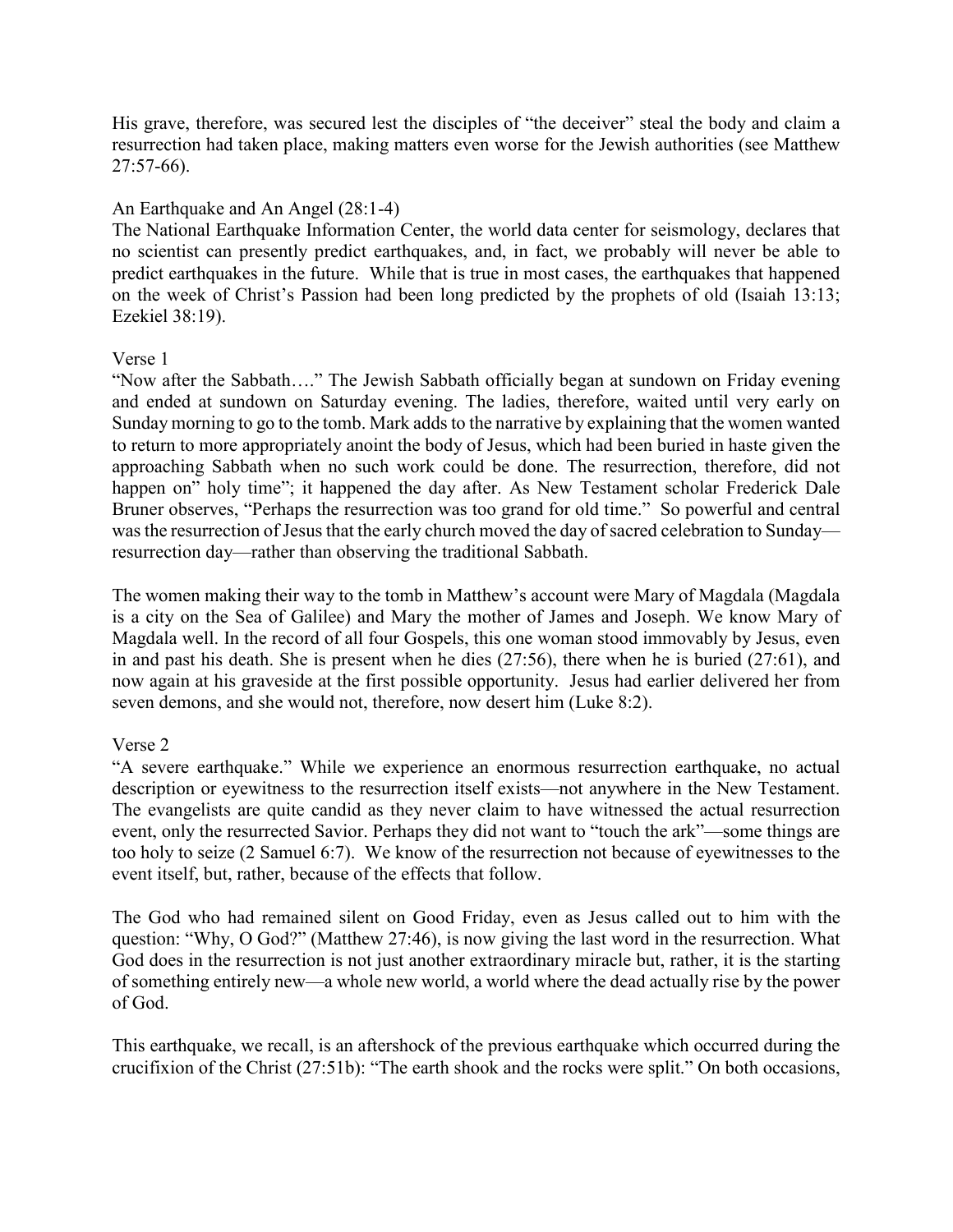the seismic seizures speak of the cosmic significance of the events concerning Jesus. Even creation itself was convulsing at both the cross of our Christ and his glorious, victorious resurrection.

The second earthquake, moreover, is associated with an angel who descended from heaven and, having rolled away the stone, sat upon it. Have you ever noticed when angels are around our Lord in Matthew's account? Angelic beings appear at his birth (Matthew 1:20-25), at his temptation (Matthew 4:11), at Gethsemane (Matthew 26:53; cf. Luke 22:43), but never when he is hanging upon the cross, as no angels attended our crucified Christ. At the empty tomb, however, we have the last angel of this Gospel!

### Verse 3

"Like lightning." The lightning-look of the angel was another indication that the cosmos itself had changed. Jesus had just described his ultimate arrival (second coming) in Matthew 24:27, "For just as the lightning comes from the east and flashes even to the west, so will the coming of the Son of Man be." For Matthew, the resurrection of Jesus, therefore, may be the beginning of the end.

### Verse 4

"Shook for fear." Matthew sees the irony: the man who is inside and supposedly dead is alive, but the men who are guarding outside, supposedly alive, are dead-like. Matthew's message is clear: Not everyone who seems alive really is; not everyone we think is dead is dead.

An Empty Tomb (28:5-7)

### Verse 5

"Do not be afraid." The angel addressed the ladies, in essence saying, "I do not want you too to become afraid, as did the guards" (the word "you" is emphatic).

The word of the angel at the resurrection of Jesus, "fear not," is the same as the word of the angel at Jesus' birth, at the beginning, "Fear not" (Luke 1:30; 2:10). In Luke 1, when the angel Gabriel comes to Mary to announce her important role, he says to her, "Do not be afraid, Mary, for you have found favor with God." In the very next chapter (Luke 2), when the shepherds are watching over their flocks by night, this angel uses the words "fear" and "joy." He announces to the shepherds, "Fear not, for I bring you good news of great joy which will be for all people everywhere. For unto you is born...." Joy is here in Jesus; fear has to flee, he is saying.

Both the birth of the Christ and the resurrection of the Messiah represent the ultimate hope for humanity—that Christ has come, been crucified, and been resurrected for both the glory of God and the hope of humanity.

Jesus is said to have "been crucified." Construction of this Greek verb (a perfect passive participle) means that Jesus will always be the crucified one, as we find in the preaching of Paul (1 Corinthians 1:23; 2:2; Galatians 3:1). Paul described the content of his preaching: "We preach Christ crucified…" (1 Corinthians 1:23). While his resurrection is gloriously victorious, it does not nullify the accomplishments of the cross, but, rather, becomes the culmination of the crucifixion itself.

Verse 6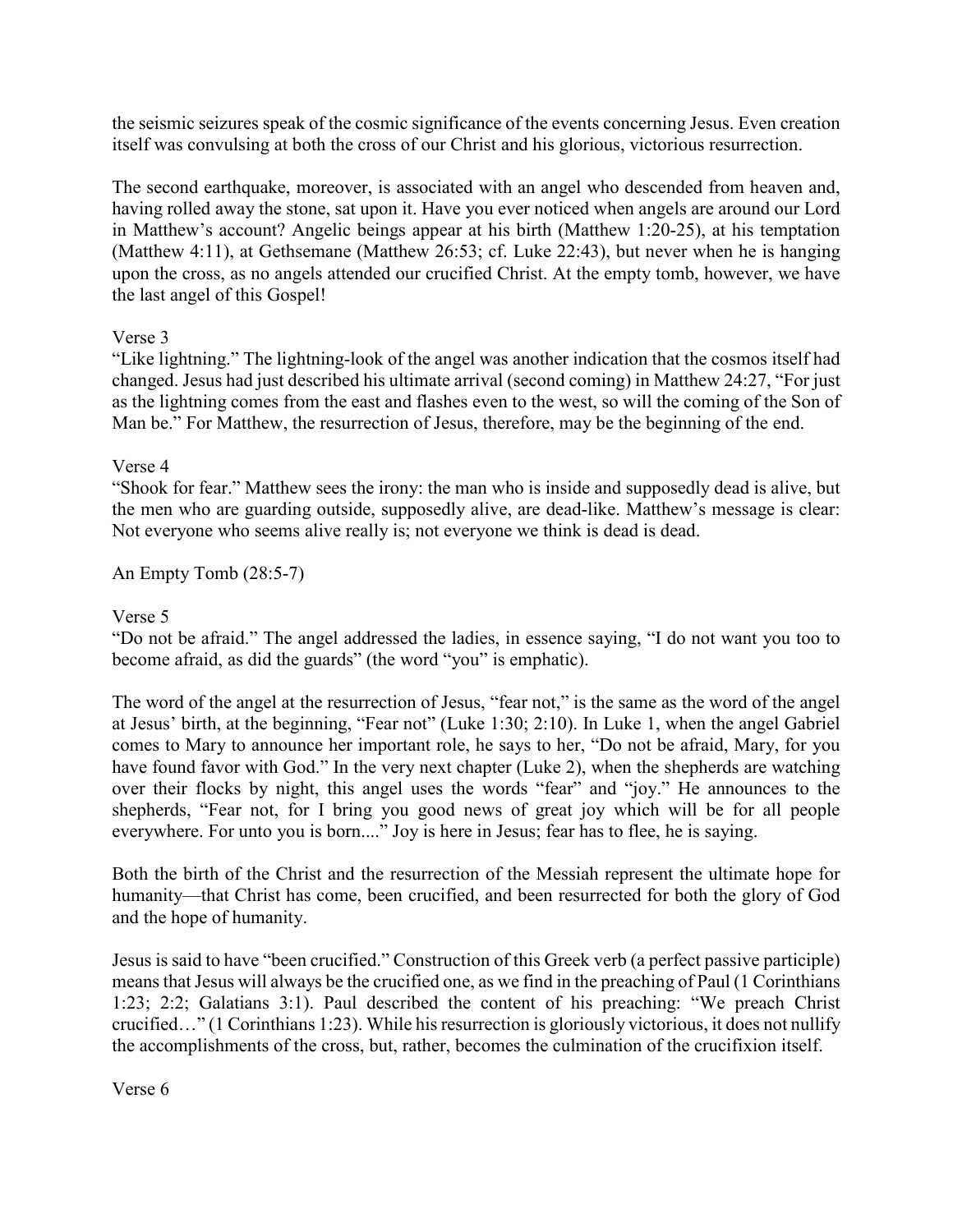"He is not here." When the angel said "He is not here," he was honoring the bodily resurrection. If Jesus had only been spiritually raised, the angel might have said, "He is now everywhere." But, instead, the angel said, "He is not present here, but He is going ahead to Galilee" (v. 6-7). Jesus, in his resurrected body, still had a local, actual presence. The bodily resurrection of Jesus is a clear indication that God loves the whole person, body and soul.

"He has risen" is actually in the passive tense and is best translated "He was raised." Scripture does not speak of Jesus as raising himself, but always as being raised by God.

"Just as He said." Jesus had constantly told the disciples that he would rise again (12:40; 16:21; 17:9, 23; 20:19; 26:32), but his resurrection message met deaf ears with his disciples.

The women were invited to inspect the tomb themselves: "Come and see (emphasis added) the place where He was lying." Interestingly enough, the resurrection narrative invites us to look, to see, to witness. Have you ever noticed the heaping up of "visual verbs" in the resurrection story?

(1) The women go to "look" at the grave (v. 1).

(2) The reader is told to "look (behold)," a severe earthquake has occurred (v.2).

(3) The women are "looking" for the body of Jesus, who has been crucified (v. 5).

(4) The angel invites the women to "see" the empty tomb for themselves: "Come 'see' the place where he was lying" (v. 6).

(5) The disciples are to be told: "…look (behold), He is going into Galilee, there you will 'see' Him; look (behold), I have told you" (v. 7).

(6) And "look (behold)," Jesus met them (v. 9).

The women were encouraged to investigate, "Come and see the place where He was lying." The angel did not say, "Hey, don't look in here. Just take my word for it." The angel asked for inquiry and curiosity: "Come and see." The angel, therefore, called them to use their eyes and their minds to comprehend that the crucified one had risen.

Though extraordinary in every way, the resurrection does not cause us to suspend our cognitive faculties. On the contrary, it calls us to follow the case to the logical conclusion: he was crucified; his body was placed in the tomb—sealed and secured; but eyewitnesses both inspected the empty tomb and encountered the resurrected Jesus.

#### Verse 7

"Tell His disciples." The women were told to "tell His disciples that He has risen from the dead." We should make note that the first preachers of the empty tomb were women. They were, in fact, the first commissioned witnesses of the resurrection itself. This is quite remarkable, given the fact that the testimony of women was not even received in Jewish courts in the first century.

If Matthew had a contrived story, men would have been chosen as the messengers of the resurrection. Despite all the other variances found in the resurrection accounts in the four Gospels, all four agree on this point: women were the first proclaimers of the empty tomb (see Mark 16:1- 8; Luke 24:1-12; John 20:1-18). We should not be surprised that God chose those who are weak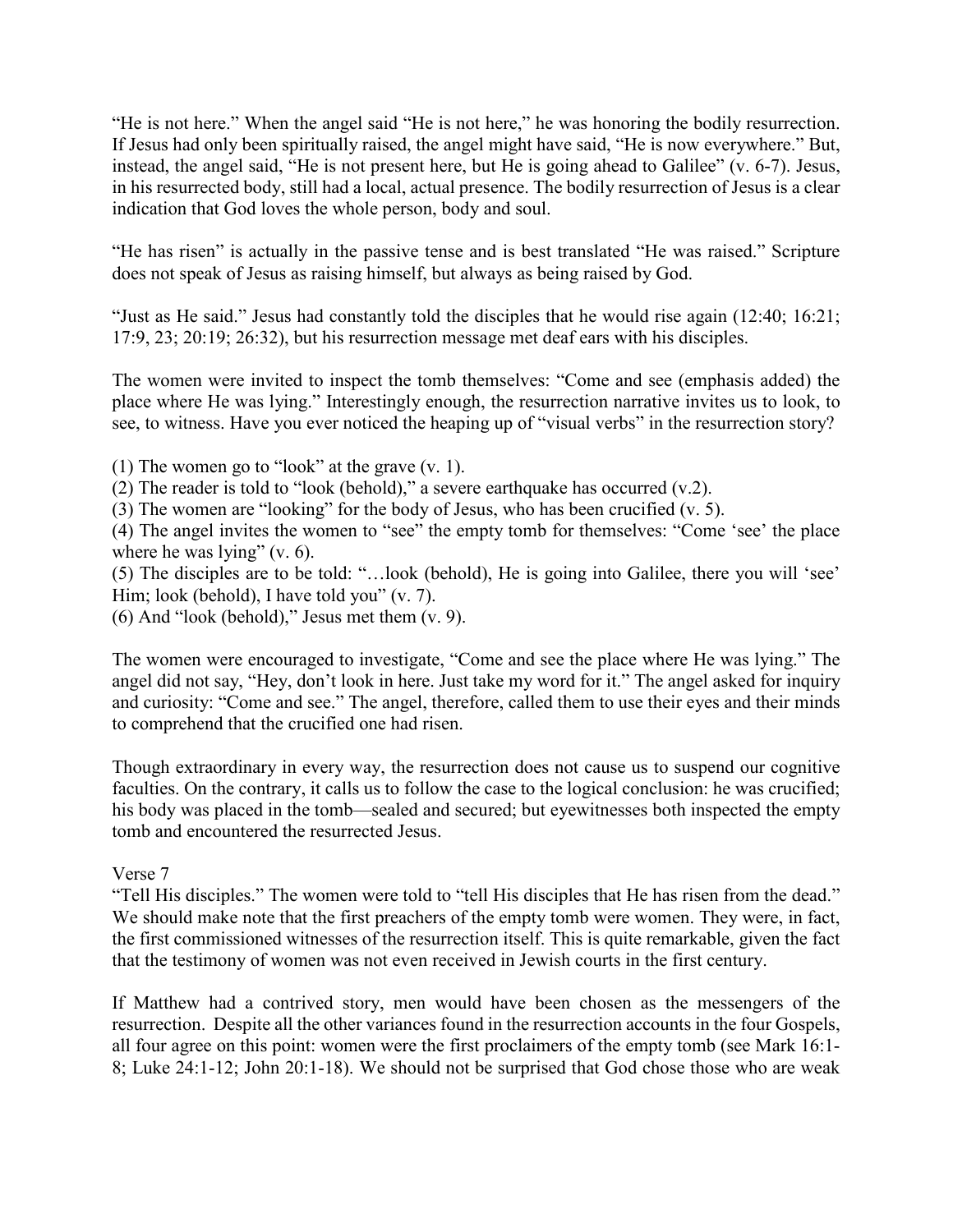in the world's eyes (women in the first century) to shame the strong (Jewish authorities and the power of Rome; cf. 1 Corinthians 1:27).

Finally, the women are commanded to tell the eleven to go to Galilee to see Jesus for themselves. Had Jesus not told them earlier, "You will fall away because of Me this night, for it is written, 'I will strike down the shepherd, and the sheep of the flock shall be scattered.' But after I have been raised, I will go ahead of you to Galilee" (Matthew 26:31-32)? The resurrection occurrence very precisely fulfills the prophetic predictions of our Lord.

An Encounter (28:8-10)

### Verse 8

"Fear and great joy." A curious mix of emotions filled the air as the women depart the tomb "with fear and great joy." One scholar recalls asking at a pastor's conference: How could the women have had have both fear and joy at the same time? Very quickly, a young pastor, Doug Millham, spoke up convincingly and declared, "Fear and joy can co-exist; I know, I just got married!"

Remember, fear and great joy, interestingly enough, were also found side-by-side at the beginning of the Christ story: "Fear not, for behold, I bring you good news of great joy" (Luke 2:10).

That first Easter, the feelings were mixed – fear and joy. Odd, isn't it? Over 2,000 years later, in the emotional mix of this Easter – in the middle of our persistent pandemic – is, curiously enough, fear and joy.

We wake up fearful and go to bed anxious. We have lost the very rhythm of our lives. The people we see, the places we go, the sights and sounds that fill our senses with sameness, security, and serenity have vanished with the virus. Isolated. Worshiping by airwaves. Schools closed, and shops shuttered. The pandemic has left our once-predictable lives in unpredictable panic.

# Verse 9

As they leave with this curious combination of fear and joy, "Jesus met them." Jesus met them and greeted them. We might call this God's "good morning." The Message version of scripture reads thusly, "'Good morning!' He said. They fell to their knees, embraced His feet, and worshiped Him." What a morning when the resurrected God says "Hi!" The word used here for the greeting, *chairete*, was a common Greek street greeting, meaning simply "hi," "hello," or "good morning." After the resurrection we discover that Jesus is still Jesus, and he still cares enough about us to extend his greeting.

The women instinctively grab his feet. The grabbing of Jesus' feet is another sign that he was, indeed, raised bodily from the dead. The women did not want to let go of the Lord for whom they had been looking (cf. John 20:16-18).

#### Verse 10

The actual first quoted words of the resurrected Lord are, "Fear not." No. He will not let them dwell in both fear and joy. He, likewise, will not let us walk away today from the empty tomb